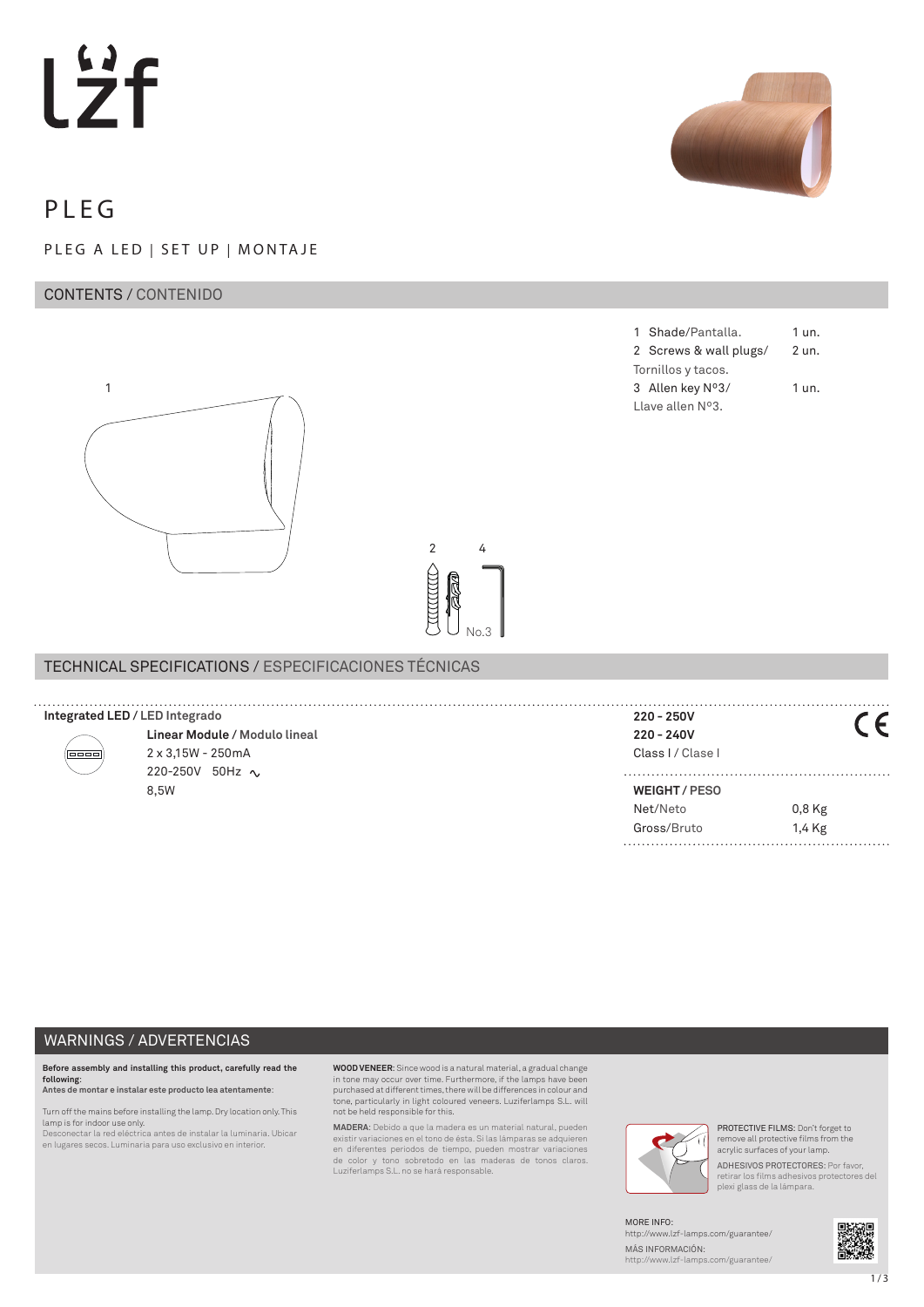# ASSEMBLY INSTRUCTIONS / INSTRUCCIONES DE MONTAJE



2. Feed the electrical wires (B) through the structure (A).

Fix it to the wall with the screws and connect the electrical wires to the mains.

Pasar los cables eléctricos (B) a través de la estructura (A).

Fíjela a la pared y prepárese para conectar.

### 3. MAINS CONNECTION OPTIONS/ OPCIONES DE CONEXIÓN A RED

Turn off the mains before installing the lamp. Desconectar la red eléctrica antes de instalar la luminaria.

Connect the lamp to the mains as follows. Conecte la lámpara de la siguiente manera.

### OPTION 1: NON DIMMABLE

You should have a three wire cable coming from the mains.

Connect poles **N** and  $GND$  ( $\neq$ ) as shown in the terminal block Orange. Connect the line (**L**)that goes through the switch installation to the pole **F** (terninal block Orange).

Poles D- and D+ are not used.

### OPCIÓN 1: NO REGULABLE

Debería tener tres cables viniendo de la red. Conecte  $N \vee GND$  ( $\frac{1}{N}$ ) como se muestra en la regleta Naranja. Conecte la línea (**L**), que viene del interruptor, en el polo **F** (regleta Naranja).

Los polos D- y D+ no se utilizan.

### OPTION 2: DIMMING

You should have a five wire cable coming from the mains.

Connect poles **N** and  $GND$  ( $\neq$ ) as shown in the terminal block Orange. Connect the line (**L**) that goes through the switch installation to the pole **F** (terminal block Orange).

After connecting the mains wires to the terminal block take the other two wires (the +/- dimming controls) and connect them to the dimming terminal block (terminal block Pink).

### OPCIN 2: REGULABLE

 $\overline{D}$ 

Terminal Blocks

Debería tener cinco cables viniendo de la red. Conecte **N** y **GND** ( $\triangleq$ ) como se muestra en la regleta Naranja. Conecte la línea (**L**), que viene del interruptor, en el polo **F** (regleta Naranja).

Tras conectar la red eléctrica, tome los otros dos cables (+/- de control de regulación) y conéctelos en la regleta de conexión de regulación (regleta Rosa).

 $2/3$ 

<sup>1.</sup> Use the Allen key. Remove these screws to separate the shade from the back plate. Use la llave allen. Quite los tornillos para separar la pantalla de la tapa trasera.